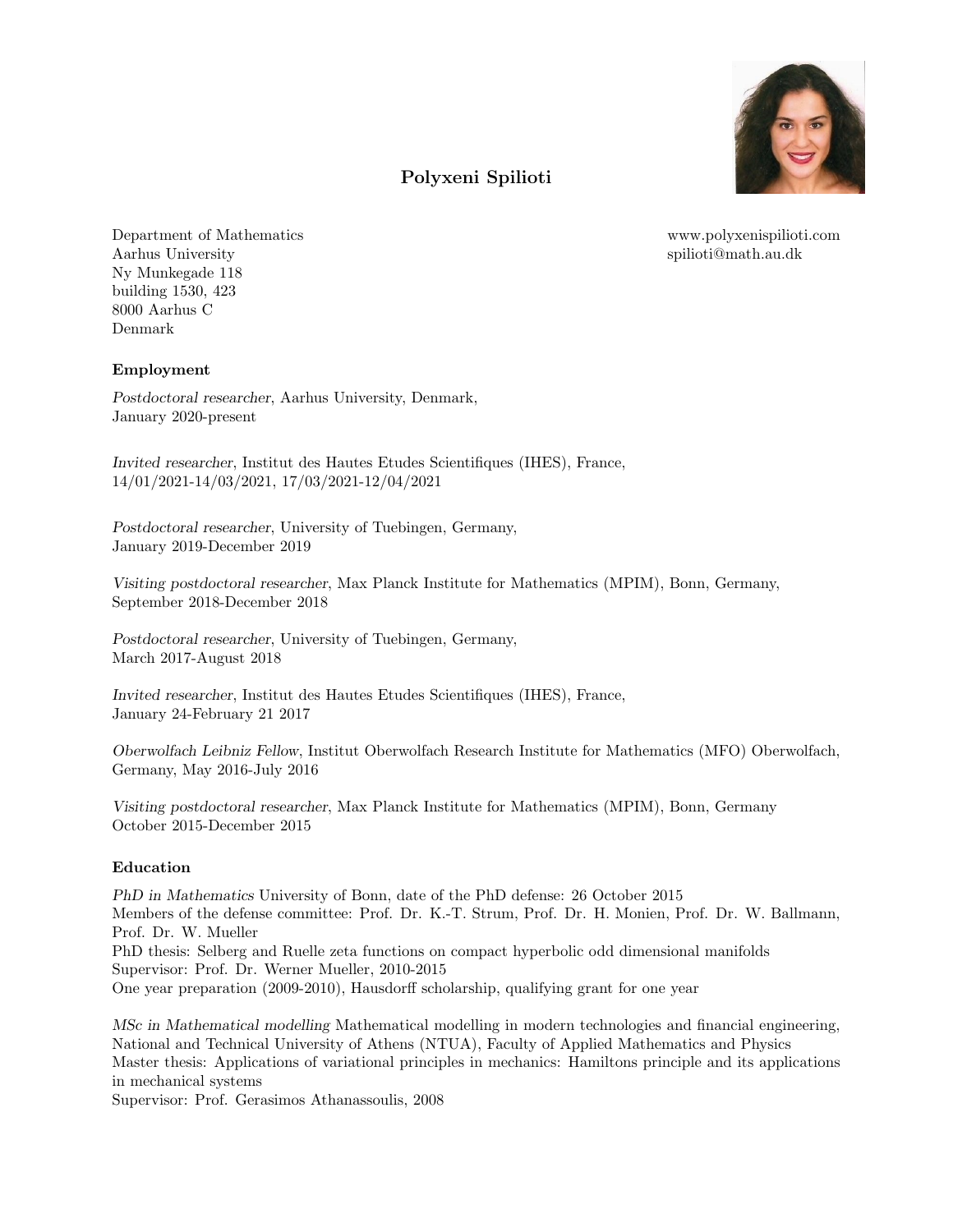Diploma in Mathematics National and Kapodistrian University of Athens, Department of Mathematics, 2005

# Awards/Honors

- Hausdorff scholarship, qualifying grant for one year
- Hausdorff scholarship, PhD grant
- Awards for Excellent Grades in High School from the Greek Ministry of Education

### Publications/Preprints

- The twisted Ruelle zeta function on compact hyperbolic orbisurfaces and Reidemeister-Turaev torsion, with Léo Bénard and Jan Frahm (arXiv:2110.06683v1)
- Twisted Ruelle zeta function at zero for compact hyperbolic surfaces, with Jan Frahm (arXiv:2105.13321v1)
- Twisted Ruelle zeta function and complex-valued analytic torsion (arXiv:2004.13474v1)
- Functional equations of Selberg and Ruelle zeta functions for non-unitary twists, Annals of Global Analysis and Geometry, Volume 58, Number 1, pp 35–77 (2020), https://doi.org/10.1007/s10455-020- 09715-8 (arXiv:1507.05947v3)
- A prime Geodesic Theorem for SL3(Z), with Anton Deitmar and Yasuro Gon, Forum Math. 31, No. 5, 1179–1201 (2019) (arXiv:1711.05361v1)
- Selberg and Ruelle zeta functions for non-unitary twists, Annals of Global Analysis and Geometry, March 2018, Volume 53, Issue 2, pp 151 – 203 (arXiv:1506.04672v4, arXiv:1507.05932v3)

### Teaching

- Tutor of the course: Lie-Gruppen/Lie groups, Spring 2018, University of Tuebingen
- Tutor of the course: Harmonische Analyse allgemeiner Gruppen (Harmonic analysis of general groups), Spring 2017, University of Tuebingen
- Seminar tutor of the graduate seminar on global analysis with topic: Dirac operators and Riemannian geometry, Spring 2015, University of Bonn.
- Tutor of the course: The heat equation on Riemannian manifolds, Fall 2014, University of Bonn.

#### Talks

- "Twisted Ruelle zeta function and the Fried' s conjecture for unit tangent bundles of surfaces", Workshop on Noncommutative Geometry and Geometric Analysis, zoom talk, November 2021
- "Fried 's conjecture and dynamical zeta functions of Selberg and Ruelle on locally symmetric spaces", Greek mathematical seminar, zoom talk, October 2021
- "This is what I do...", AIM Research Community, Representation Theory & Noncommutative Geometry, zoom talk, October 2021
- "A prime geodesic theorem for  $SL_3(\mathbb{Z})$ ", ERLASS seminar, Egham-Reading-London Arithmetic Statistics Seminar, zoom talk, December 2020
- "Non-commutative harmonic analysis, spectral theory of automorphic forms and applications", Kolloquium Graduiertenkolleg 2491, Fourier Analysis and Spectral Theory, Georg-August-Universität Göttingen, zoom talk, December 2020
- "Non-commutative harmonic analysis, spectral theory of automorphic forms and applications", N 3 -days XIII, Nordic Number theory Network, zoom-conference, November 2020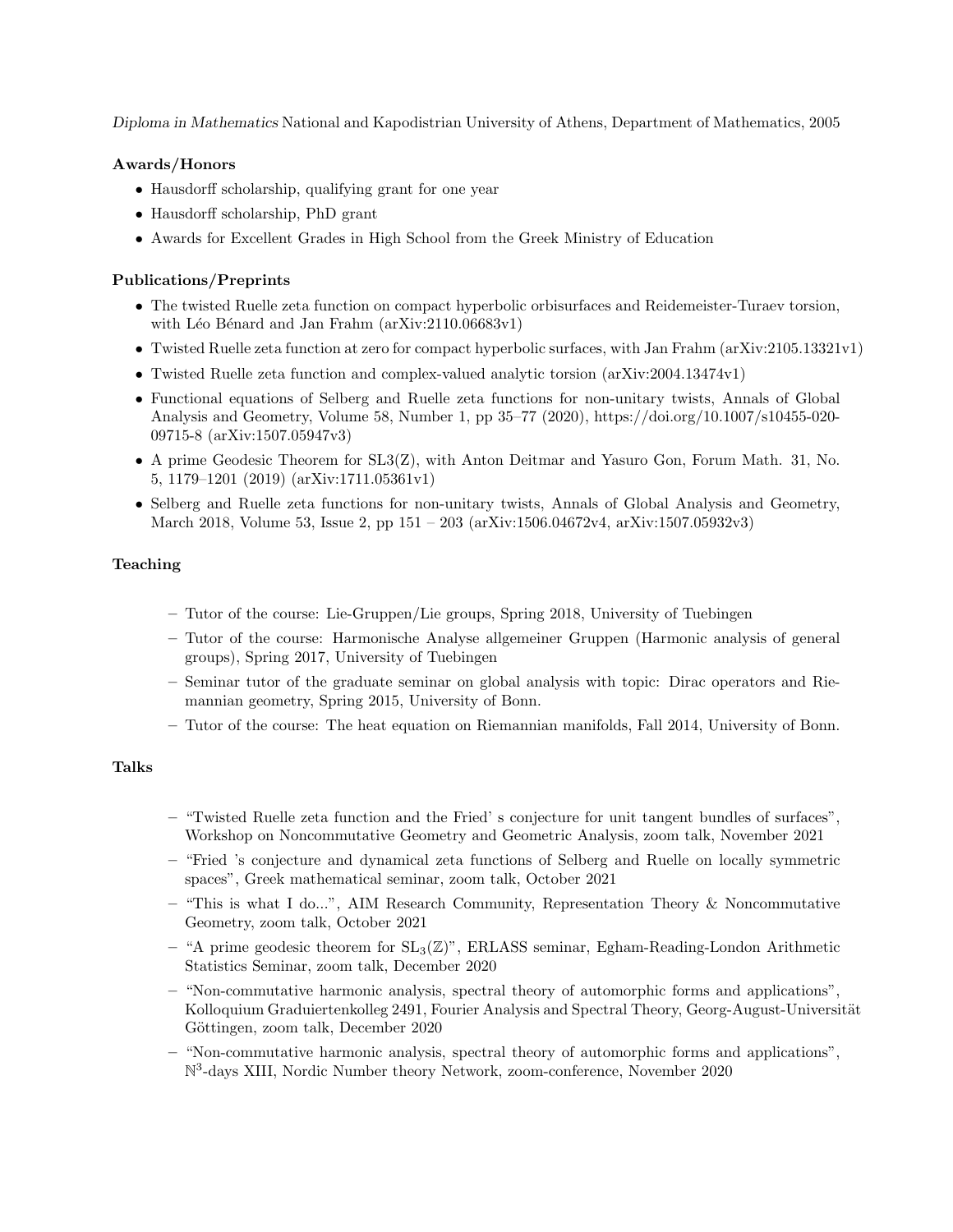- "Non-commutative harmonic analysis, spectral theory of automorphic forms and applications ", Séminaire Théorie des Nombres, Institut de Mathématiques de Bordeaux, zoom talk, November 2020
- "Dynamical zeta functions, Fried's conjecure and refined analytic torsion", Forum of Young Mathematicians, Institut Henri Poincaré, Paris, France, October 2019 (invited talk)
- "Dynamical zeta functions, trace formulae and applications", Oberseminar "Geometrische Analysis und Zahlentheorie", Paderborn University, April 2019
- "Dynamical zeta functions, trace formulae and applications", Séminaire de Géométrie et Topologie, Institut de Mathématiques de Toulouse, April 2019 (invited talk)
- "Dynamical zeta functions, trace formulae and applications", Analytic Aspects of Automorphic Forms Lille, 3rd-5th April, 2019 (invited talk)
- "The twisted dynamical zeta functions of Ruelle and Selberg of locally symmetric spaces of rank 1 and applications", DyGIT Seminar (Dynamics, Geometry and Interactions on Tuesdays), Max Planck Institute for Mathematics (MPIM), Bonn, October 2018
- "Dynamical zeta functions, Lefschetz formulae and applications", 2018 German Chapter Conference of the European Women in Mathematics, Mathematikon Heidelberg University, May 2018
- "Ruelle and Selberg zeta functions for non-unitary twists", 32nd Automorphic Forms Workshop, Tufts University Medford, Massachusetts, March 2018
- "Spectral geometry and Ihara zeta function of graphs", Stadius Seminar, KU Leuven, September 2017
- "Cuspidal representations", Oberseminar Analysis und Zahlentheorie, University of Tuebingen, May 2017

#### Conferences/Workshops

- Semiclassical trace formula, November 15-20 2021, partially funded by the IMJ-PRG and the IMAR, France
- Workshop on Noncommutative Geometry and Geometric Analysis, zoom workshop, November 12 and 13, 2021
- AIM Research Community, Representation Theory & Noncommutative Geometry, online workshop and "This is what I do" series (2021)
- $-$  N<sup>3</sup>-days XIII, Nordic Number theory Network, zoom-conference, November 2020
- Transfer operators in number theory and quantum chaos, Dynamics: Topology and Numbers Trimester Program, Hausdorff Research Institute for Mathematics, Bonn, 02.02.2020 – 08.02.2020.
- $-$  Forum of Young Mathematicians 2019, October 23rd to 25th 2019, Institut Henri Poincaré, Paris, France
- Oberwolfach Seminar: Anisotropic Spaces and their Applications to Hyperbolic and Parabolic Systems, 9 June-15 June 2019
- Fourth Meeting for Young Women in Mathematics "Cohomological Methods in Geometry", May 1-3 2019, University of Freiburg
- Analytic Aspects of Automorphic Forms, Lille, 3rd-5th April, 2019
- Journ´ees SL2R, Th´eorie des repr´esentations et analyse harmonique, Institut Elie Cartan de Lor- ´ raine, Metz, 21-22 mars 2019
- Women in Automorphic Forms, TU Darmstadt, September 5-7, 2018
- 2018 German Chapter Conference of the European Women in Mathematics, 3rd-4th May Mathematikon Heidelberg University
- 32nd Automorphic Forms Workshop, Tufts University Medford, Massachusetts, March 19-22, 2018